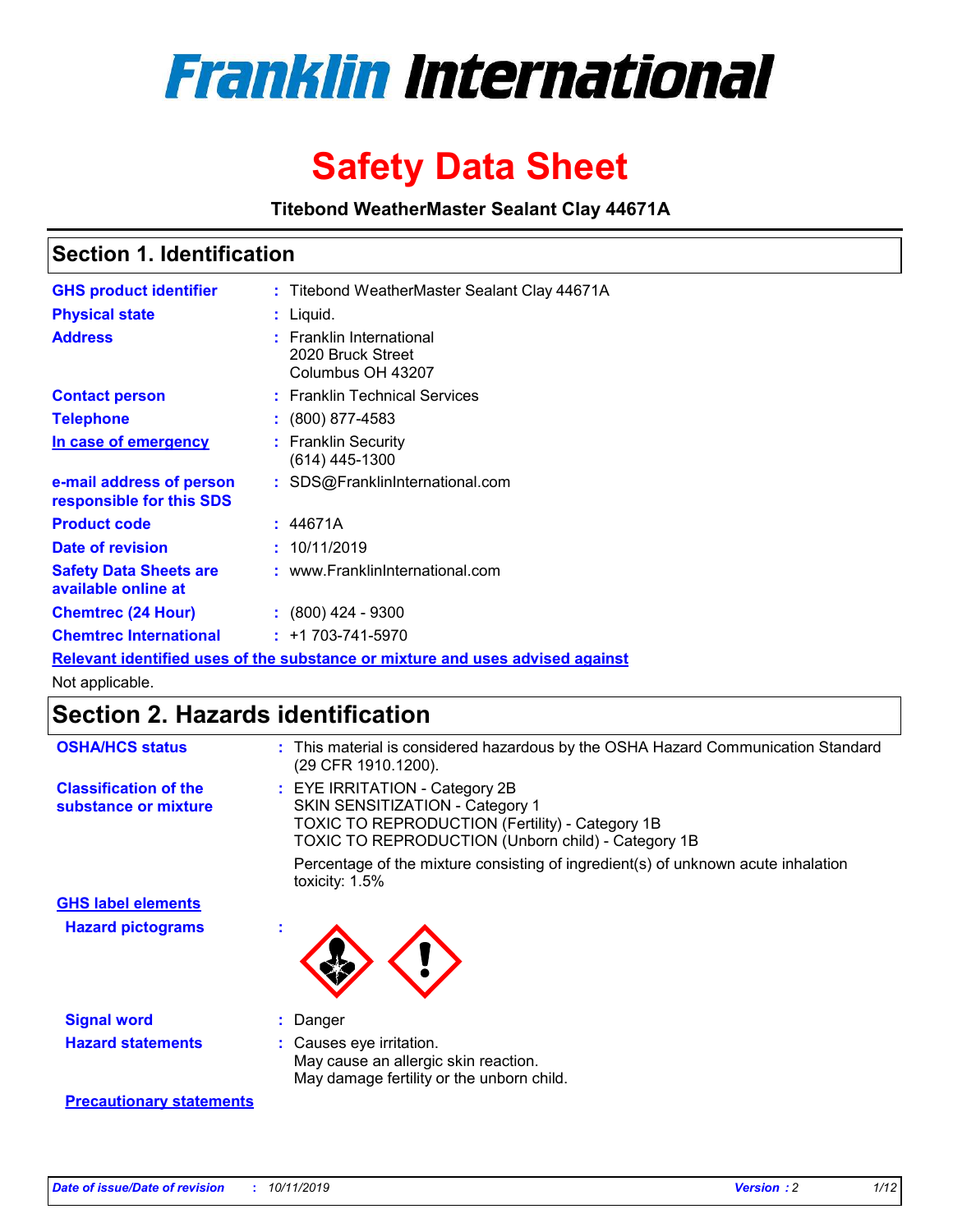## **Section 2. Hazards identification**

| <b>Prevention</b>                          | : Obtain special instructions before use. Do not handle until all safety precautions have<br>been read and understood. Wear protective gloves. Wear eye or face protection.<br>Wear protective clothing. Avoid breathing vapor. Wash hands thoroughly after handling.<br>Contaminated work clothing must not be allowed out of the workplace.                                                        |
|--------------------------------------------|------------------------------------------------------------------------------------------------------------------------------------------------------------------------------------------------------------------------------------------------------------------------------------------------------------------------------------------------------------------------------------------------------|
| <b>Response</b>                            | : IF exposed or concerned: Get medical attention. IF ON SKIN: Wash with plenty of<br>soap and water. Wash contaminated clothing before reuse. If skin irritation or rash<br>occurs: Get medical attention. IF IN EYES: Rinse cautiously with water for several<br>minutes. Remove contact lenses, if present and easy to do. Continue rinsing. If eye<br>irritation persists: Get medical attention. |
| <b>Storage</b>                             | : Store locked up.                                                                                                                                                                                                                                                                                                                                                                                   |
| <b>Disposal</b>                            | : Dispose of contents and container in accordance with all local, regional, national and<br>international regulations.                                                                                                                                                                                                                                                                               |
| <b>Hazards not otherwise</b><br>classified | : Product generates methanol during cure.                                                                                                                                                                                                                                                                                                                                                            |
|                                            |                                                                                                                                                                                                                                                                                                                                                                                                      |

## **Section 3. Composition/information on ingredients**

| <b>Substance/mixture</b><br>: Mixture                |               |                     |
|------------------------------------------------------|---------------|---------------------|
| Ingredient name                                      | $\frac{9}{6}$ | <b>CAS number</b>   |
| 3-aminopropyltriethoxysilane<br>Dibutyltin dilaurate | צ≥<br>≤0.3    | 919-30-2<br>77-58-7 |

Any concentration shown as a range is to protect confidentiality or is due to batch variation.

**There are no additional ingredients present which, within the current knowledge of the supplier and in the concentrations applicable, are classified as hazardous to health or the environment and hence require reporting in this section.**

**Occupational exposure limits, if available, are listed in Section 8.**

## **Section 4. First aid measures**

| <b>Description of necessary first aid measures</b> |                                                                                                                                                                                                                                                                                                                                                                                                                                                                                                                                                                                                                                                                                                                                                                           |  |  |  |
|----------------------------------------------------|---------------------------------------------------------------------------------------------------------------------------------------------------------------------------------------------------------------------------------------------------------------------------------------------------------------------------------------------------------------------------------------------------------------------------------------------------------------------------------------------------------------------------------------------------------------------------------------------------------------------------------------------------------------------------------------------------------------------------------------------------------------------------|--|--|--|
| <b>Eye contact</b>                                 | : Immediately flush eyes with plenty of water, occasionally lifting the upper and lower<br>eyelids. Check for and remove any contact lenses. Continue to rinse for at least 10<br>minutes. If irritation persists, get medical attention.                                                                                                                                                                                                                                                                                                                                                                                                                                                                                                                                 |  |  |  |
| <b>Inhalation</b>                                  | : Remove victim to fresh air and keep at rest in a position comfortable for breathing. If<br>not breathing, if breathing is irregular or if respiratory arrest occurs, provide artificial<br>respiration or oxygen by trained personnel. It may be dangerous to the person providing<br>aid to give mouth-to-mouth resuscitation. Get medical attention. If unconscious, place<br>in recovery position and get medical attention immediately. Maintain an open airway.<br>Loosen tight clothing such as a collar, tie, belt or waistband. In case of inhalation of<br>decomposition products in a fire, symptoms may be delayed. The exposed person may<br>need to be kept under medical surveillance for 48 hours.                                                       |  |  |  |
| <b>Skin contact</b>                                | : Wash with plenty of soap and water. Remove contaminated clothing and shoes. Wash<br>contaminated clothing thoroughly with water before removing it, or wear gloves.<br>Continue to rinse for at least 10 minutes. Get medical attention. In the event of any<br>complaints or symptoms, avoid further exposure. Wash clothing before reuse. Clean<br>shoes thoroughly before reuse.                                                                                                                                                                                                                                                                                                                                                                                     |  |  |  |
| <b>Ingestion</b>                                   | : Wash out mouth with water. Remove dentures if any. Remove victim to fresh air and<br>keep at rest in a position comfortable for breathing. If material has been swallowed and<br>the exposed person is conscious, give small quantities of water to drink. Stop if the<br>exposed person feels sick as vomiting may be dangerous. Do not induce vomiting<br>unless directed to do so by medical personnel. If vomiting occurs, the head should be<br>kept low so that vomit does not enter the lungs. Get medical attention. Never give<br>anything by mouth to an unconscious person. If unconscious, place in recovery position<br>and get medical attention immediately. Maintain an open airway. Loosen tight clothing<br>such as a collar, tie, belt or waistband. |  |  |  |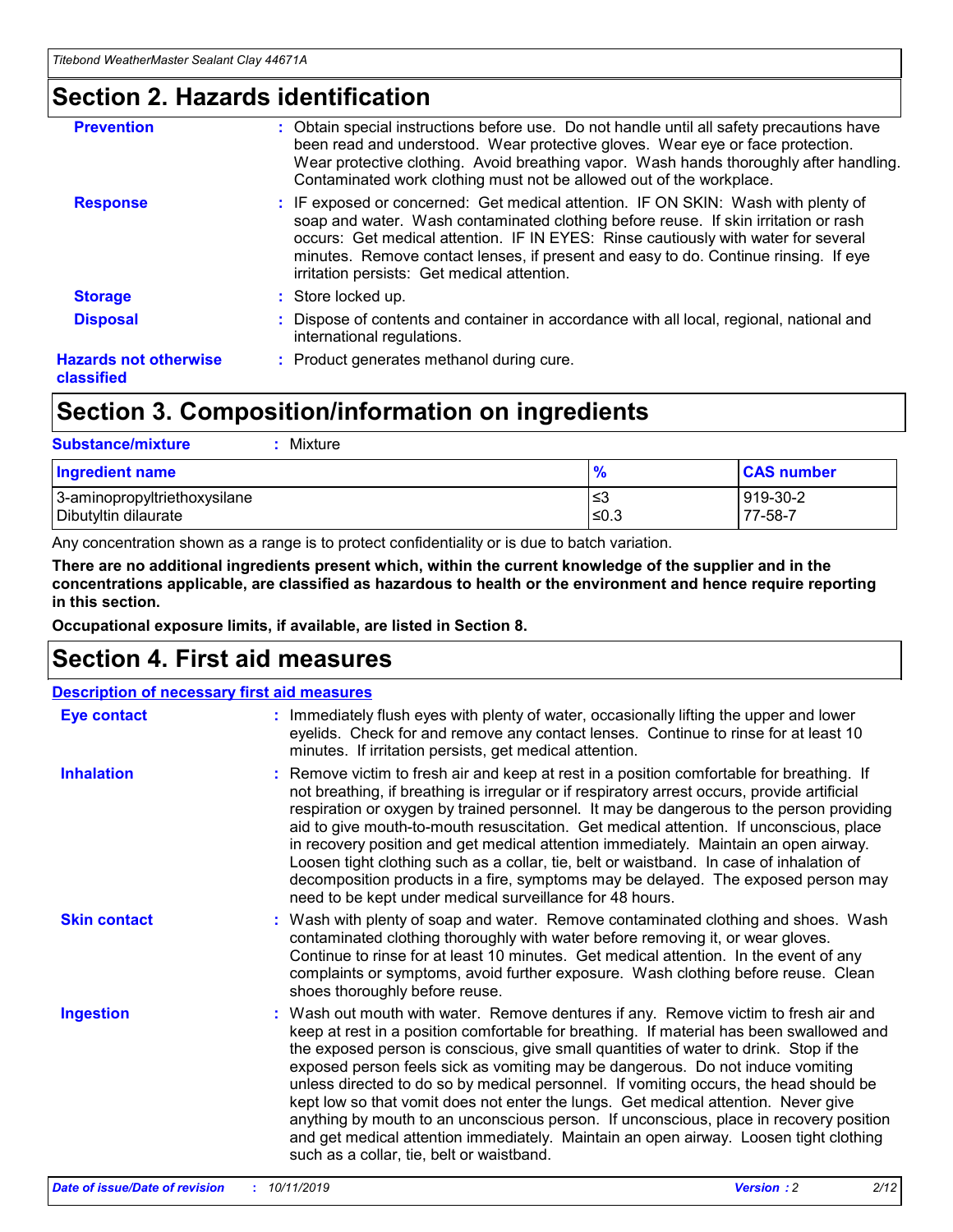## **Section 4. First aid measures**

| Most important symptoms/effects, acute and delayed |                                       |                                                                                                                                                                                                                                                                                                                                                                                                                 |  |  |  |
|----------------------------------------------------|---------------------------------------|-----------------------------------------------------------------------------------------------------------------------------------------------------------------------------------------------------------------------------------------------------------------------------------------------------------------------------------------------------------------------------------------------------------------|--|--|--|
|                                                    | <b>Potential acute health effects</b> |                                                                                                                                                                                                                                                                                                                                                                                                                 |  |  |  |
| <b>Eye contact</b>                                 |                                       | : May cause eye irritation.                                                                                                                                                                                                                                                                                                                                                                                     |  |  |  |
| <b>Inhalation</b>                                  |                                       | : No known significant effects or critical hazards.                                                                                                                                                                                                                                                                                                                                                             |  |  |  |
| <b>Skin contact</b>                                |                                       | : May cause skin irritation.                                                                                                                                                                                                                                                                                                                                                                                    |  |  |  |
| <b>Ingestion</b>                                   |                                       | : No known significant effects or critical hazards.                                                                                                                                                                                                                                                                                                                                                             |  |  |  |
| Over-exposure signs/symptoms                       |                                       |                                                                                                                                                                                                                                                                                                                                                                                                                 |  |  |  |
| <b>Eye contact</b>                                 |                                       | : Adverse symptoms may include the following:<br>irritation<br>watering<br>redness                                                                                                                                                                                                                                                                                                                              |  |  |  |
| <b>Inhalation</b>                                  |                                       | : Adverse symptoms may include the following:<br>reduced fetal weight<br>increase in fetal deaths<br>skeletal malformations                                                                                                                                                                                                                                                                                     |  |  |  |
| <b>Skin contact</b>                                |                                       | : Adverse symptoms may include the following:<br>irritation<br>redness<br>reduced fetal weight<br>increase in fetal deaths<br>skeletal malformations                                                                                                                                                                                                                                                            |  |  |  |
| <b>Ingestion</b>                                   |                                       | : Adverse symptoms may include the following:<br>reduced fetal weight<br>increase in fetal deaths<br>skeletal malformations                                                                                                                                                                                                                                                                                     |  |  |  |
|                                                    |                                       | <b>Indication of immediate medical attention and special treatment needed, if necessary</b>                                                                                                                                                                                                                                                                                                                     |  |  |  |
| <b>Notes to physician</b>                          |                                       | : In case of inhalation of decomposition products in a fire, symptoms may be delayed.<br>The exposed person may need to be kept under medical surveillance for 48 hours.                                                                                                                                                                                                                                        |  |  |  |
| <b>Specific treatments</b>                         |                                       | : No specific treatment.                                                                                                                                                                                                                                                                                                                                                                                        |  |  |  |
| <b>Protection of first-aiders</b>                  |                                       | : No action shall be taken involving any personal risk or without suitable training. If it is<br>suspected that fumes are still present, the rescuer should wear an appropriate mask or<br>self-contained breathing apparatus. It may be dangerous to the person providing aid to<br>give mouth-to-mouth resuscitation. Wash contaminated clothing thoroughly with water<br>before removing it, or wear gloves. |  |  |  |

**See toxicological information (Section 11)**

## **Section 5. Fire-fighting measures**

| <b>Extinguishing media</b>                             |                                                                                                                                                                                                     |
|--------------------------------------------------------|-----------------------------------------------------------------------------------------------------------------------------------------------------------------------------------------------------|
| <b>Suitable extinguishing</b><br>media                 | : Use an extinguishing agent suitable for the surrounding fire.                                                                                                                                     |
| <b>Unsuitable extinguishing</b><br>media               | $:$ None known.                                                                                                                                                                                     |
| <b>Specific hazards arising</b><br>from the chemical   | : In a fire or if heated, a pressure increase will occur and the container may burst.                                                                                                               |
| <b>Hazardous thermal</b><br>decomposition products     | : Decomposition products may include the following materials:<br>carbon dioxide<br>carbon monoxide<br>nitrogen oxides<br>metal oxide/oxides                                                         |
| <b>Special protective actions</b><br>for fire-fighters | : Promptly isolate the scene by removing all persons from the vicinity of the incident if<br>there is a fire. No action shall be taken involving any personal risk or without suitable<br>training. |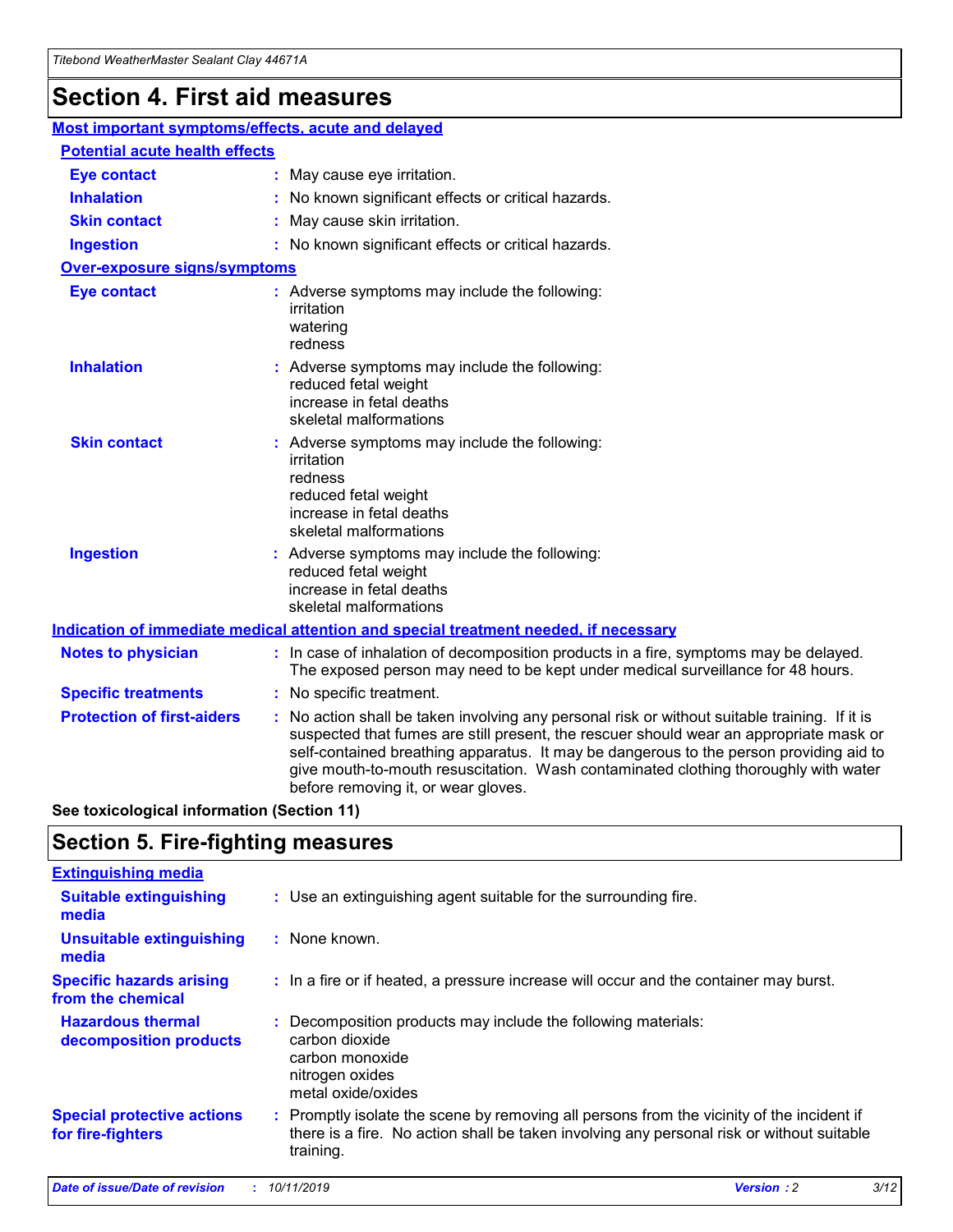## **Section 5. Fire-fighting measures**

**Special protective equipment for fire-fighters** Fire-fighters should wear appropriate protective equipment and self-contained breathing **:** apparatus (SCBA) with a full face-piece operated in positive pressure mode.

## **Section 6. Accidental release measures**

### **Personal precautions, protective equipment and emergency procedures**

| For non-emergency<br>personnel                               | : No action shall be taken involving any personal risk or without suitable training.<br>Evacuate surrounding areas. Keep unnecessary and unprotected personnel from<br>entering. Do not touch or walk through spilled material. Avoid breathing vapor or mist.<br>Provide adequate ventilation. Wear appropriate respirator when ventilation is<br>inadequate. Put on appropriate personal protective equipment.                                                                                                                                                                                                                                                                                             |
|--------------------------------------------------------------|--------------------------------------------------------------------------------------------------------------------------------------------------------------------------------------------------------------------------------------------------------------------------------------------------------------------------------------------------------------------------------------------------------------------------------------------------------------------------------------------------------------------------------------------------------------------------------------------------------------------------------------------------------------------------------------------------------------|
|                                                              | For emergency responders : If specialized clothing is required to deal with the spillage, take note of any information in<br>Section 8 on suitable and unsuitable materials. See also the information in "For non-<br>emergency personnel".                                                                                                                                                                                                                                                                                                                                                                                                                                                                  |
| <b>Environmental precautions</b>                             | : Avoid dispersal of spilled material and runoff and contact with soil, waterways, drains<br>and sewers. Inform the relevant authorities if the product has caused environmental<br>pollution (sewers, waterways, soil or air).                                                                                                                                                                                                                                                                                                                                                                                                                                                                              |
| <b>Methods and materials for containment and cleaning up</b> |                                                                                                                                                                                                                                                                                                                                                                                                                                                                                                                                                                                                                                                                                                              |
| <b>Small spill</b>                                           | : Stop leak if without risk. Move containers from spill area. Dilute with water and mop up<br>if water-soluble. Alternatively, or if water-insoluble, absorb with an inert dry material and<br>place in an appropriate waste disposal container. Dispose of via a licensed waste<br>disposal contractor.                                                                                                                                                                                                                                                                                                                                                                                                     |
| <b>Large spill</b>                                           | : Stop leak if without risk. Move containers from spill area. Approach release from<br>upwind. Prevent entry into sewers, water courses, basements or confined areas. Wash<br>spillages into an effluent treatment plant or proceed as follows. Contain and collect<br>spillage with non-combustible, absorbent material e.g. sand, earth, vermiculite or<br>diatomaceous earth and place in container for disposal according to local regulations<br>(see Section 13). Dispose of via a licensed waste disposal contractor. Contaminated<br>absorbent material may pose the same hazard as the spilled product. Note: see<br>Section 1 for emergency contact information and Section 13 for waste disposal. |

## **Section 7. Handling and storage**

| <b>Precautions for safe handling</b>                                             |                                                                                                                                                                                                                                                                                                                                                                                                                                                                                                                                                                                                                                                                                                                                                                                                                                                  |
|----------------------------------------------------------------------------------|--------------------------------------------------------------------------------------------------------------------------------------------------------------------------------------------------------------------------------------------------------------------------------------------------------------------------------------------------------------------------------------------------------------------------------------------------------------------------------------------------------------------------------------------------------------------------------------------------------------------------------------------------------------------------------------------------------------------------------------------------------------------------------------------------------------------------------------------------|
| <b>Protective measures</b>                                                       | : Put on appropriate personal protective equipment (see Section 8). Persons with a<br>history of skin sensitization problems should not be employed in any process in which<br>this product is used. Avoid exposure - obtain special instructions before use. Avoid<br>exposure during pregnancy. Do not handle until all safety precautions have been read<br>and understood. Do not get in eyes or on skin or clothing. Do not ingest. Avoid<br>breathing vapor or mist. If during normal use the material presents a respiratory hazard,<br>use only with adequate ventilation or wear appropriate respirator. Keep in the original<br>container or an approved alternative made from a compatible material, kept tightly<br>closed when not in use. Empty containers retain product residue and can be hazardous.<br>Do not reuse container. |
| <b>Advice on general</b><br>occupational hygiene                                 | : Eating, drinking and smoking should be prohibited in areas where this material is<br>handled, stored and processed. Workers should wash hands and face before eating,<br>drinking and smoking. Remove contaminated clothing and protective equipment before<br>entering eating areas. See also Section 8 for additional information on hygiene<br>measures.                                                                                                                                                                                                                                                                                                                                                                                                                                                                                    |
| <b>Conditions for safe storage,</b><br>including any<br><b>incompatibilities</b> | Store between the following temperatures: 0 to $120^{\circ}$ C (32 to $248^{\circ}$ F). Store in<br>accordance with local regulations. Store in original container protected from direct<br>sunlight in a dry, cool and well-ventilated area, away from incompatible materials (see<br>Section 10) and food and drink. Store locked up. Keep container tightly closed and<br>sealed until ready for use. Containers that have been opened must be carefully<br>resealed and kept upright to prevent leakage. Do not store in unlabeled containers.<br>Use appropriate containment to avoid environmental contamination. See Section 10 for<br>incompatible materials before handling or use.                                                                                                                                                     |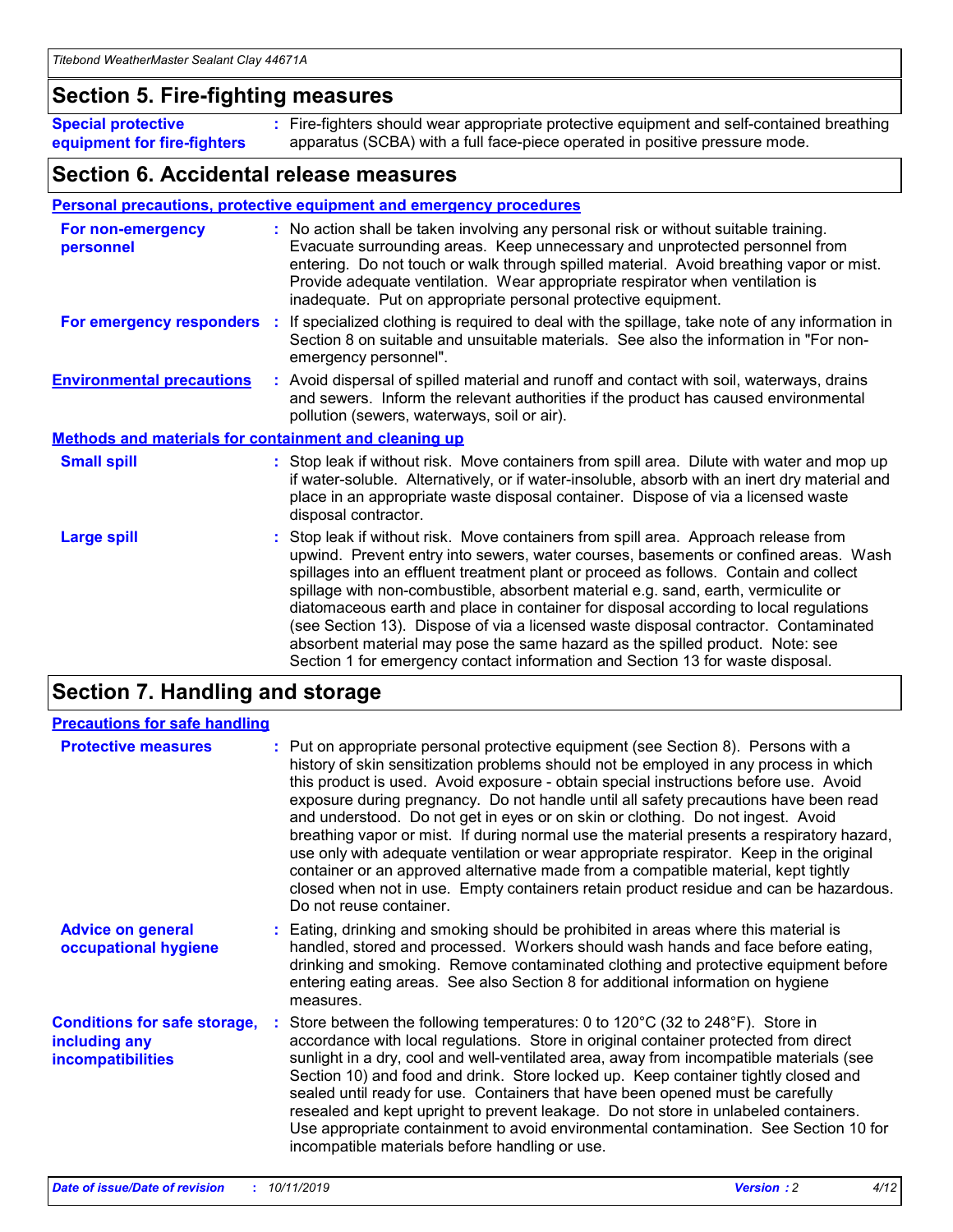## **Section 8. Exposure controls/personal protection**

### **Control parameters**

### **Occupational exposure limits**

| <b>Ingredient name</b>                               |    |                        | <b>Exposure limits</b>                                                                                                                                                                                                                                                                                                                                                                                                                                                                                                                                                                                                 |
|------------------------------------------------------|----|------------------------|------------------------------------------------------------------------------------------------------------------------------------------------------------------------------------------------------------------------------------------------------------------------------------------------------------------------------------------------------------------------------------------------------------------------------------------------------------------------------------------------------------------------------------------------------------------------------------------------------------------------|
| 3-aminopropyltriethoxysilane<br>Dibutyltin dilaurate |    |                        | None.<br>ACGIH TLV (United States, 3/2019). Absorbed through skin.<br>Notes: as Sn<br>TWA: $0.1 \text{ mg/m}^3$ , (as Sn) 8 hours.<br>STEL: 0.2 mg/m <sup>3</sup> , (as Sn) 15 minutes.<br>NIOSH REL (United States, 10/2016). Absorbed through skin.<br>Notes: as Sn<br>TWA: 0.1 mg/m <sup>3</sup> , (as Sn) 10 hours.<br>OSHA PEL (United States, 5/2018). Notes: as Sn<br>TWA: 0.1 mg/m <sup>3</sup> , (as Sn) 8 hours.<br>OSHA PEL 1989 (United States, 3/1989). Absorbed through skin.<br>Notes: measured as Sn<br>TWA: 0.1 mg/m <sup>3</sup> , (measured as Sn) 8 hours. Form: Organic                           |
| <b>Appropriate engineering</b><br>controls           |    |                        | : If user operations generate dust, fumes, gas, vapor or mist, use process enclosures,<br>local exhaust ventilation or other engineering controls to keep worker exposure to<br>airborne contaminants below any recommended or statutory limits.                                                                                                                                                                                                                                                                                                                                                                       |
| <b>Environmental exposure</b><br>controls            |    |                        | Emissions from ventilation or work process equipment should be checked to ensure<br>they comply with the requirements of environmental protection legislation. In some<br>cases, fume scrubbers, filters or engineering modifications to the process equipment<br>will be necessary to reduce emissions to acceptable levels.                                                                                                                                                                                                                                                                                          |
| <b>Individual protection measures</b>                |    |                        |                                                                                                                                                                                                                                                                                                                                                                                                                                                                                                                                                                                                                        |
| <b>Hygiene measures</b>                              |    |                        | : Wash hands, forearms and face thoroughly after handling chemical products, before<br>eating, smoking and using the lavatory and at the end of the working period.<br>Appropriate techniques should be used to remove potentially contaminated clothing.<br>Contaminated work clothing should not be allowed out of the workplace. Wash<br>contaminated clothing before reusing. Ensure that eyewash stations and safety<br>showers are close to the workstation location.                                                                                                                                            |
| <b>Eye/face protection</b>                           |    |                        | Safety eyewear complying with an approved standard should be used when a risk<br>assessment indicates this is necessary to avoid exposure to liquid splashes, mists,<br>gases or dusts. If contact is possible, the following protection should be worn, unless<br>the assessment indicates a higher degree of protection: chemical splash goggles.                                                                                                                                                                                                                                                                    |
| <b>Skin protection</b>                               |    |                        |                                                                                                                                                                                                                                                                                                                                                                                                                                                                                                                                                                                                                        |
| <b>Hand protection</b>                               |    |                        | : Chemical-resistant, impervious gloves complying with an approved standard should be<br>worn at all times when handling chemical products if a risk assessment indicates this is<br>necessary. Considering the parameters specified by the glove manufacturer, check<br>during use that the gloves are still retaining their protective properties. It should be<br>noted that the time to breakthrough for any glove material may be different for different<br>glove manufacturers. In the case of mixtures, consisting of several substances, the<br>protection time of the gloves cannot be accurately estimated. |
| <b>Body protection</b>                               |    | handling this product. | Personal protective equipment for the body should be selected based on the task being<br>performed and the risks involved and should be approved by a specialist before                                                                                                                                                                                                                                                                                                                                                                                                                                                |
| <b>Other skin protection</b>                         |    |                        | : Appropriate footwear and any additional skin protection measures should be selected<br>based on the task being performed and the risks involved and should be approved by a<br>specialist before handling this product.                                                                                                                                                                                                                                                                                                                                                                                              |
| <b>Respiratory protection</b>                        | ÷. | aspects of use.        | Based on the hazard and potential for exposure, select a respirator that meets the<br>appropriate standard or certification. Respirators must be used according to a<br>respiratory protection program to ensure proper fitting, training, and other important                                                                                                                                                                                                                                                                                                                                                         |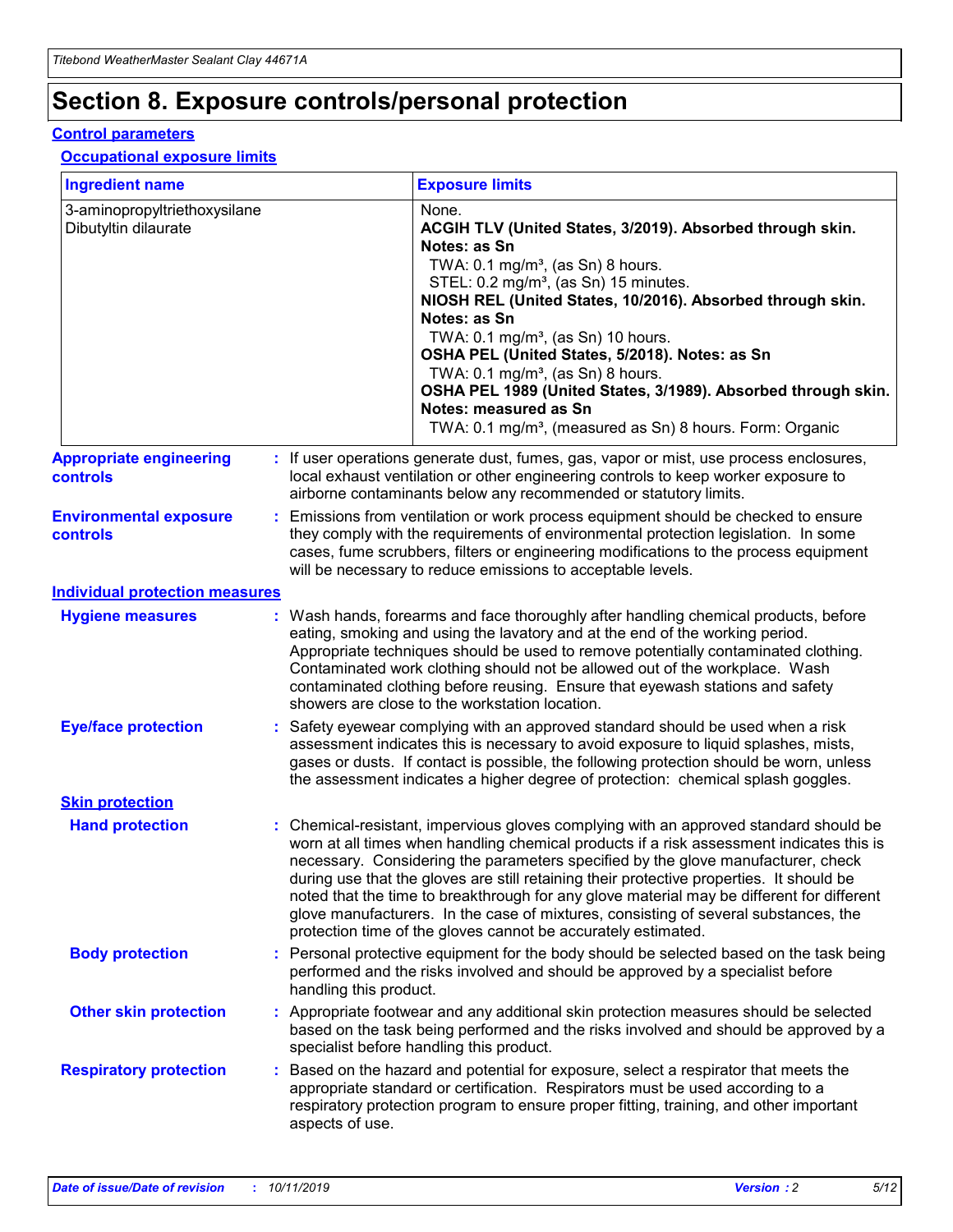## **Section 9. Physical and chemical properties**

### **Appearance**

| <b>Physical state</b>                             | : Liquid. [Paste.]                                              |
|---------------------------------------------------|-----------------------------------------------------------------|
| Color                                             | Clay.                                                           |
| Odor                                              | : None [Slight]                                                 |
| <b>Odor threshold</b>                             | $:$ Not available.                                              |
| рH                                                | : Not applicable.                                               |
| <b>Melting point</b>                              | : Not available.                                                |
| <b>Boiling point</b>                              | : >100°C (>212°F)                                               |
| <b>Flash point</b>                                | : Closed cup: >200°C (>392°F) [Setaflash.]                      |
| <b>Evaporation rate</b>                           | $:$ <1 (butyl acetate = 1)                                      |
| <b>Flammability (solid, gas)</b>                  | : Not available.                                                |
| Lower and upper explosive<br>(flammable) limits   | : Not available.                                                |
| <b>VOC (less water, less</b><br>exempt solvents)  | : 0 g/l                                                         |
| <b>Volatility</b>                                 | $: 0\%$ (w/w)                                                   |
| <b>Vapor density</b>                              | : Not available.                                                |
| <b>Relative density</b>                           | : 1.4329                                                        |
| <b>Solubility</b>                                 | Insoluble in the following materials: cold water and hot water. |
| <b>Solubility in water</b>                        | : Not available.                                                |
| <b>Partition coefficient: n-</b><br>octanol/water | $:$ Not available.                                              |
| <b>Auto-ignition temperature</b>                  | : Not available.                                                |
| <b>Decomposition temperature</b>                  | : Not available.                                                |
| <b>Viscosity</b>                                  |                                                                 |

## **Section 10. Stability and reactivity**

| <b>Reactivity</b>                            |    | : No specific test data related to reactivity available for this product or its ingredients.            |
|----------------------------------------------|----|---------------------------------------------------------------------------------------------------------|
| <b>Chemical stability</b>                    |    | : The product is stable.                                                                                |
| <b>Possibility of hazardous</b><br>reactions |    | : Under normal conditions of storage and use, hazardous reactions will not occur.                       |
| <b>Conditions to avoid</b>                   |    | : No specific data.                                                                                     |
| <b>Incompatible materials</b>                | ٠. | No specific data.                                                                                       |
| <b>Hazardous decomposition</b><br>products   | ÷. | Under normal conditions of storage and use, hazardous decomposition products should<br>not be produced. |

## **Section 11. Toxicological information**

## **Information on toxicological effects**

### **Acute toxicity**

| <b>Product/ingredient name</b> | <b>Result</b>           | <b>Species</b> | <b>Dose</b>                | <b>Exposure</b> |
|--------------------------------|-------------------------|----------------|----------------------------|-----------------|
| 3-aminopropyltriethoxysilane   | <b>ILD50 Dermal</b>     | Rabbit         | 4.29 g/kg                  |                 |
| Dibutyltin dilaurate           | ILD50 Oral<br>LD50 Oral | Rat<br>Rat     | $1.57$ g/kg<br>175 $mg/kg$ |                 |
|                                |                         |                |                            |                 |

**Irritation/Corrosion**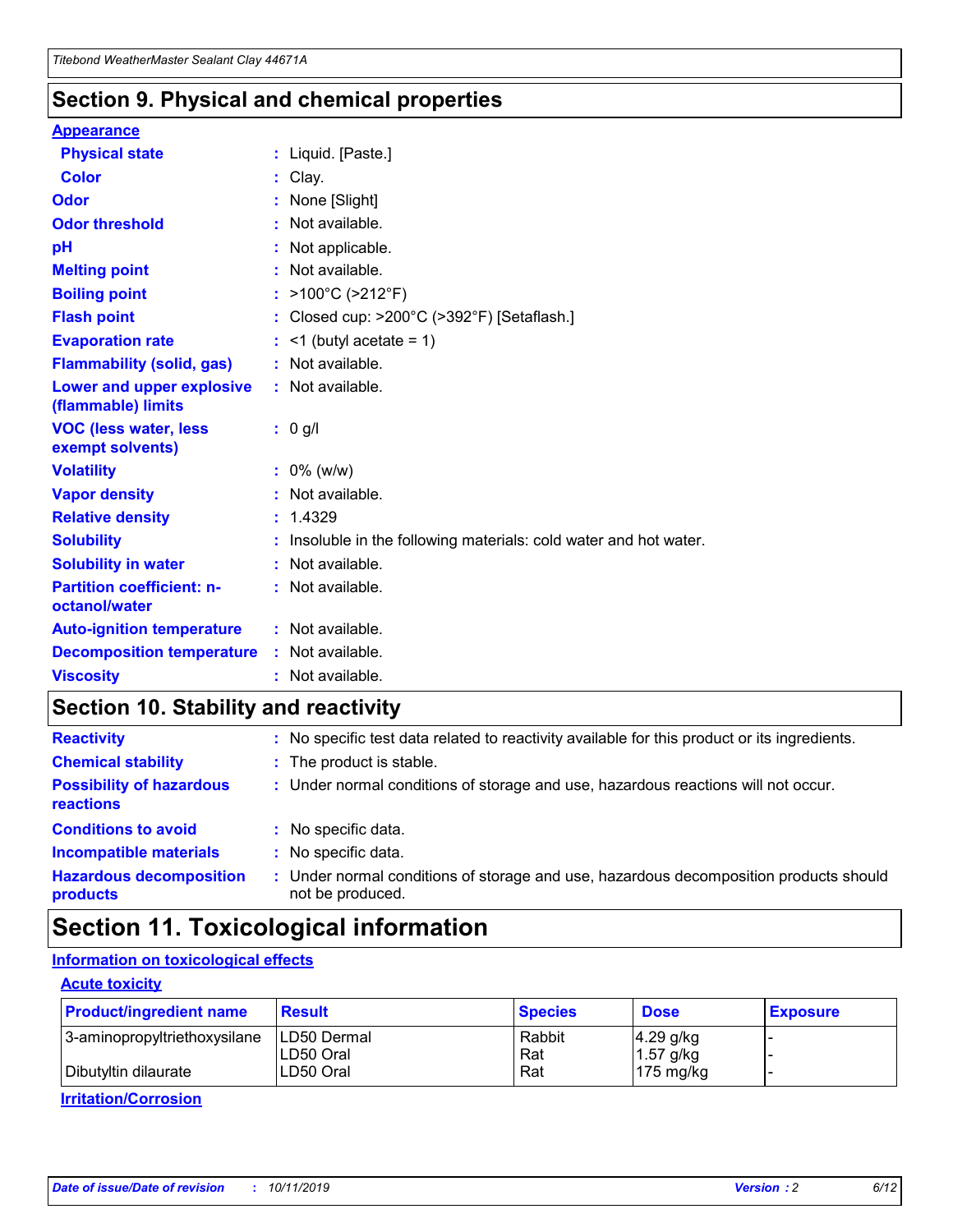## **Section 11. Toxicological information**

| <b>Product/ingredient name</b> | <b>Result</b>            | <b>Species</b> | <b>Score</b> | <b>Exposure</b>  | <b>Observation</b> |
|--------------------------------|--------------------------|----------------|--------------|------------------|--------------------|
| 3-aminopropyltriethoxysilane   | Eyes - Mild irritant     | Rabbit         |              | $100 \text{ mg}$ |                    |
|                                | Eyes - Severe irritant   | Rabbit         |              | 24 hours 750     |                    |
|                                |                          |                |              | ug               |                    |
|                                | Skin - Severe irritant   | Rabbit         |              | 24 hours 5       | ۰                  |
|                                |                          |                |              | mq               |                    |
| Dibutyltin dilaurate           | Eyes - Moderate irritant | Rabbit         |              | 24 hours 100     |                    |
|                                | Skin - Severe irritant   | Rabbit         |              | mg<br>500 mg     |                    |

### **Sensitization**

Not available.

### **Mutagenicity**

Not available.

### **Carcinogenicity**

Not available.

#### **Reproductive toxicity**

Not available.

### **Teratogenicity**

Not available.

### **Specific target organ toxicity (single exposure)**

Not available.

### **Specific target organ toxicity (repeated exposure)**

| <b>Name</b>                                                                         |                                                                            | <b>Category</b>                                     | <b>Route of</b><br>exposure | <b>Target organs</b> |
|-------------------------------------------------------------------------------------|----------------------------------------------------------------------------|-----------------------------------------------------|-----------------------------|----------------------|
| Dibutyltin dilaurate                                                                |                                                                            | Category 1                                          | -                           | respiratory system   |
| <b>Aspiration hazard</b><br>Not available.                                          |                                                                            |                                                     |                             |                      |
| <b>Information on the likely</b><br>routes of exposure                              | : Not available.                                                           |                                                     |                             |                      |
| <b>Potential acute health effects</b>                                               |                                                                            |                                                     |                             |                      |
| <b>Eye contact</b>                                                                  | : May cause eye irritation.                                                |                                                     |                             |                      |
| <b>Inhalation</b>                                                                   |                                                                            | : No known significant effects or critical hazards. |                             |                      |
| <b>Skin contact</b>                                                                 | : May cause skin irritation.                                               |                                                     |                             |                      |
| <b>Ingestion</b>                                                                    |                                                                            | : No known significant effects or critical hazards. |                             |                      |
| <b>Symptoms related to the physical, chemical and toxicological characteristics</b> |                                                                            |                                                     |                             |                      |
| <b>Eye contact</b>                                                                  | irritation<br>watering<br>redness                                          | : Adverse symptoms may include the following:       |                             |                      |
| <b>Inhalation</b>                                                                   | reduced fetal weight<br>increase in fetal deaths<br>skeletal malformations | : Adverse symptoms may include the following:       |                             |                      |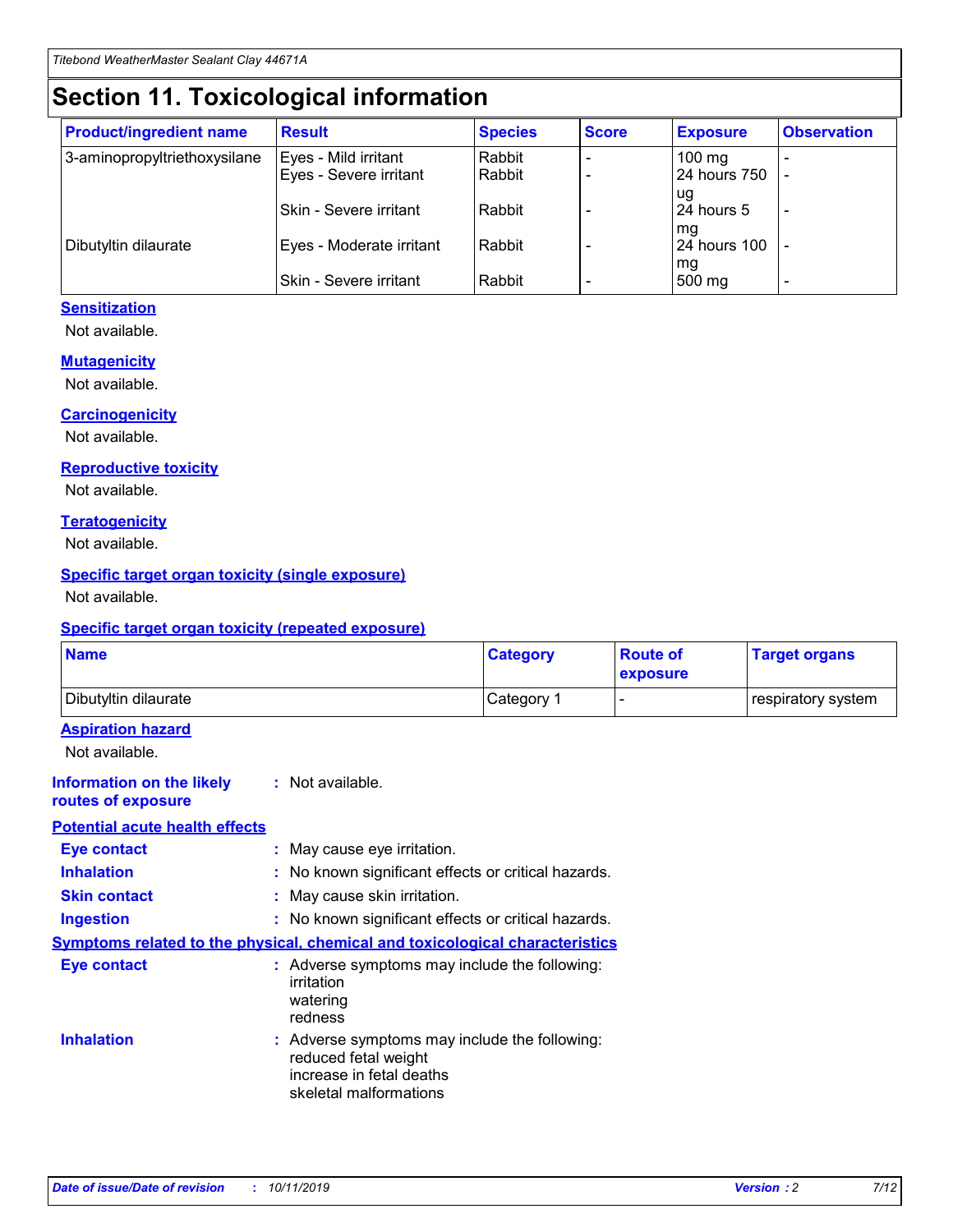# **Section 11. Toxicological information**

| <b>Skin contact</b>                     | : Adverse symptoms may include the following:<br>irritation<br>redness<br>reduced fetal weight<br>increase in fetal deaths<br>skeletal malformations |
|-----------------------------------------|------------------------------------------------------------------------------------------------------------------------------------------------------|
| <b>Ingestion</b>                        | : Adverse symptoms may include the following:<br>reduced fetal weight<br>increase in fetal deaths<br>skeletal malformations                          |
|                                         | Delayed and immediate effects and also chronic effects from short and long term exposure                                                             |
| <b>Short term exposure</b>              |                                                                                                                                                      |
| <b>Potential immediate</b><br>effects   | : Not available.                                                                                                                                     |
| <b>Potential delayed effects</b>        | : Not available.                                                                                                                                     |
| <b>Long term exposure</b>               |                                                                                                                                                      |
| <b>Potential immediate</b><br>effects   | : Not available.                                                                                                                                     |
| <b>Potential delayed effects</b>        | : Not available.                                                                                                                                     |
| <b>Potential chronic health effects</b> |                                                                                                                                                      |
| Not available.                          |                                                                                                                                                      |
| <b>General</b>                          | : Once sensitized, a severe allergic reaction may occur when subsequently exposed to<br>very low levels.                                             |
| <b>Carcinogenicity</b>                  | : No known significant effects or critical hazards.                                                                                                  |
| <b>Mutagenicity</b>                     | No known significant effects or critical hazards.                                                                                                    |
| <b>Teratogenicity</b>                   | May damage the unborn child.                                                                                                                         |
| <b>Developmental effects</b>            | No known significant effects or critical hazards.                                                                                                    |
| <b>Fertility effects</b>                | : May damage fertility.                                                                                                                              |
| <b>Numerical measures of toxicity</b>   |                                                                                                                                                      |
| <b>Acute toxicity estimates</b>         |                                                                                                                                                      |
|                                         |                                                                                                                                                      |

Not available.

## **Section 12. Ecological information**

### **Toxicity**

| <b>Product/ingredient name</b> | <b>Result</b>                     | <b>Species</b>                       | <b>Exposure</b> |
|--------------------------------|-----------------------------------|--------------------------------------|-----------------|
| Dibutyltin dilaurate           | Chronic EC10 > 2 mg/l Fresh water | Algae - Scenedesmus<br>I subspicatus | l 96 hours i    |

## **Persistence and degradability**

| <b>Product/ingredient name</b> | <b>Test</b>                                                                    | <b>Result</b>  |                   | <b>Dose</b> | <b>Inoculum</b>         |
|--------------------------------|--------------------------------------------------------------------------------|----------------|-------------------|-------------|-------------------------|
| Dibutyltin dilaurate           | OECD 301F<br>Ready<br>Biodegradability -<br>Manometric<br>Respirometry<br>Test | 23 % - 28 days |                   |             |                         |
| <b>Product/ingredient name</b> | <b>Aquatic half-life</b>                                                       |                | <b>Photolysis</b> |             | <b>Biodegradability</b> |
| Dibutyltin dilaurate           |                                                                                |                |                   |             | Inherent                |

## **Bioaccumulative potential**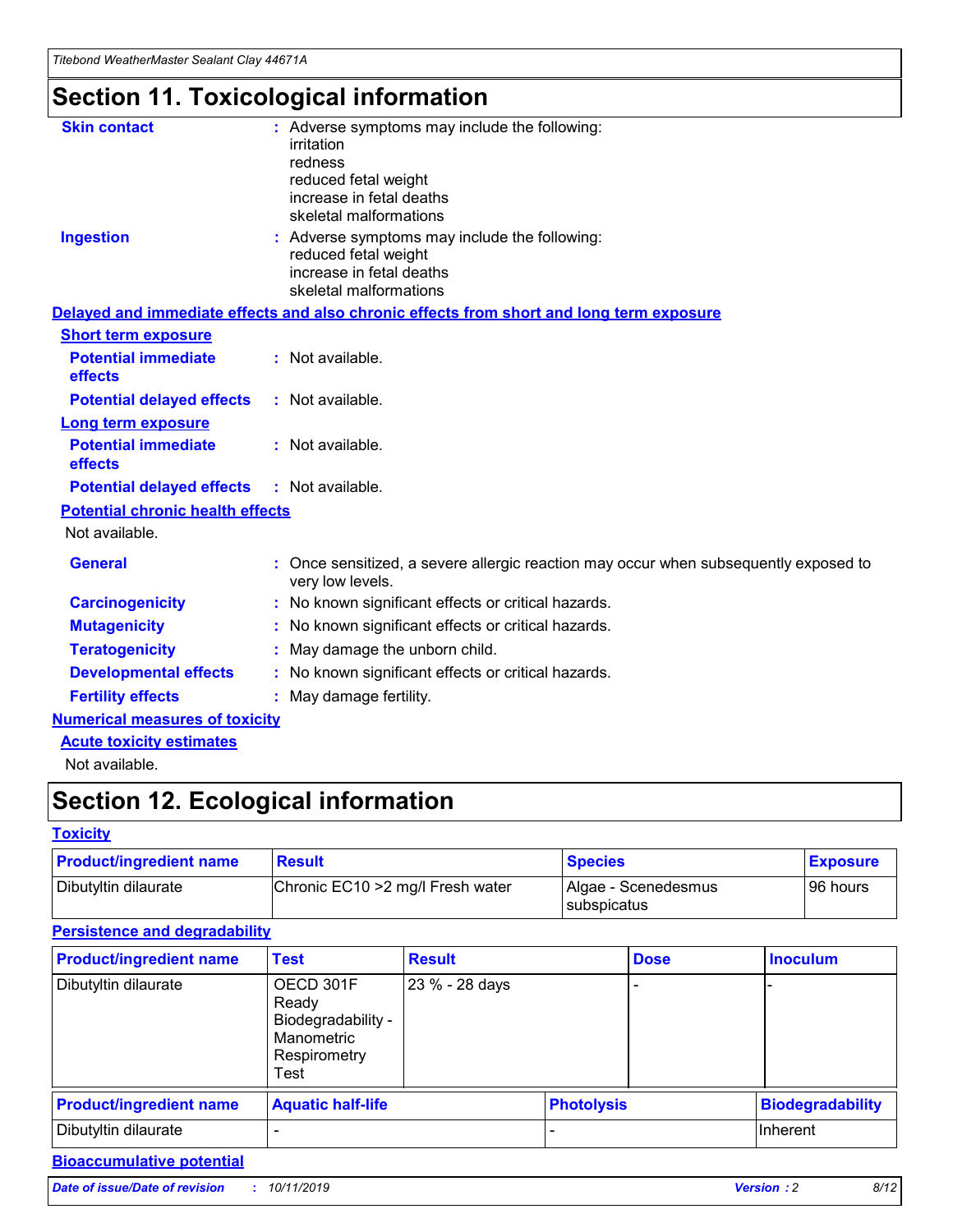## **Section 12. Ecological information**

| <b>Product/ingredient name</b> | $LoaPow$ | <b>BCF</b> | <b>Potential</b> |
|--------------------------------|----------|------------|------------------|
| 3-aminopropyltriethoxysilane   | 1.7      | 3.4        | low              |
| Dibutyltin dilaurate           | 4.44     | 2.91       | low              |

### **Mobility in soil**

| <i></i>                                                       |                                                     |
|---------------------------------------------------------------|-----------------------------------------------------|
| <b>Soil/water partition</b><br>coefficient (K <sub>oc</sub> ) | : Not available.                                    |
| <b>Other adverse effects</b>                                  | : No known significant effects or critical hazards. |

## **Section 13. Disposal considerations**

**Disposal methods :**

The generation of waste should be avoided or minimized wherever possible. Disposal of this product, solutions and any by-products should at all times comply with the requirements of environmental protection and waste disposal legislation and any regional local authority requirements. Dispose of surplus and non-recyclable products via a licensed waste disposal contractor. Waste should not be disposed of untreated to the sewer unless fully compliant with the requirements of all authorities with jurisdiction. Waste packaging should be recycled. Incineration or landfill should only be considered when recycling is not feasible. This material and its container must be disposed of in a safe way. Care should be taken when handling emptied containers that have not been cleaned or rinsed out. Empty containers or liners may retain some product residues. Avoid dispersal of spilled material and runoff and contact with soil, waterways, drains and sewers.

## **Section 14. Transport information**

|                                      | <b>DOT</b><br><b>Classification</b> | <b>TDG</b><br><b>Classification</b> | <b>Mexico</b><br><b>Classification</b> | <b>ADR/RID</b>           | <b>IMDG</b>              | <b>IATA</b>              |
|--------------------------------------|-------------------------------------|-------------------------------------|----------------------------------------|--------------------------|--------------------------|--------------------------|
| <b>UN number</b>                     | Not regulated.                      | Not regulated.                      | Not regulated.                         | Not regulated.           | Not regulated.           | Not regulated.           |
| <b>UN proper</b><br>shipping name    | $\qquad \qquad$                     |                                     |                                        |                          |                          |                          |
| <b>Transport</b><br>hazard class(es) | $\blacksquare$                      | $\blacksquare$                      | $\blacksquare$                         | $\overline{\phantom{a}}$ | $\blacksquare$           | $\blacksquare$           |
| <b>Packing group</b>                 | $\overline{\phantom{a}}$            | $\overline{\phantom{0}}$            | $\overline{\phantom{0}}$               | -                        | $\overline{\phantom{0}}$ | $\overline{\phantom{a}}$ |
| <b>Environmental</b><br>hazards      | No.                                 | No.                                 | No.                                    | No.                      | No.                      | No.                      |

## **Section 15. Regulatory information**

### **U.S. Federal regulations**

### **SARA 302/304**

### **Composition/information on ingredients**

No products were found.

**SARA 304 RQ :** Not applicable.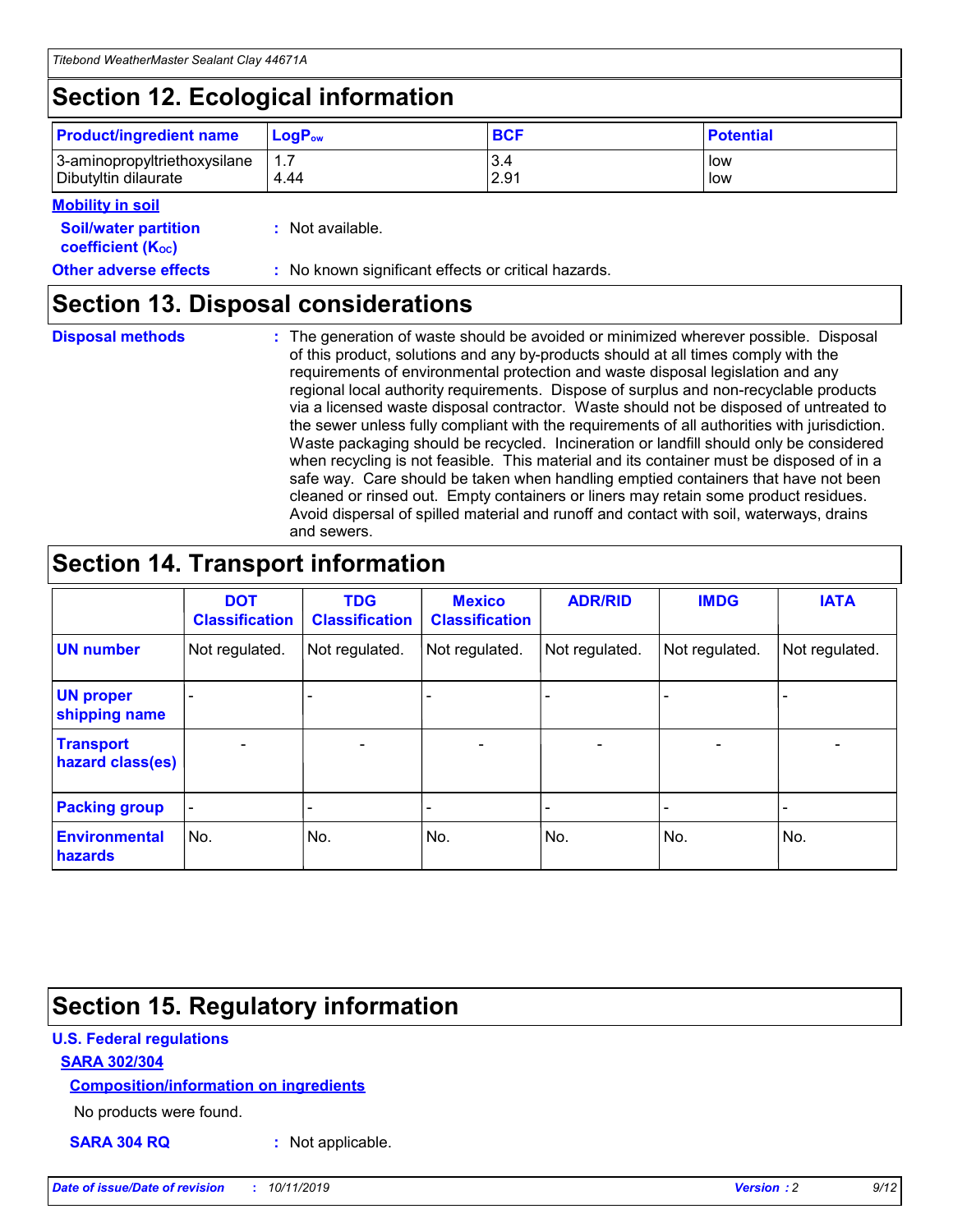## **Section 15. Regulatory information**

### **SARA 311/312**

**Classification :** EYE IRRITATION - Category 2B SKIN SENSITIZATION - Category 1 TOXIC TO REPRODUCTION (Fertility) - Category 1B TOXIC TO REPRODUCTION (Unborn child) - Category 1B

### **Composition/information on ingredients**

| <b>Name</b>                  | $\frac{9}{6}$ | <b>Classification</b>                                                                                            |
|------------------------------|---------------|------------------------------------------------------------------------------------------------------------------|
| 3-aminopropyltriethoxysilane | $\leq$ 3      | <b>FLAMMABLE LIQUIDS - Category 4</b><br><b>ACUTE TOXICITY (oral) - Category 4</b>                               |
|                              |               | SKIN IRRITATION - Category 2<br>EYE IRRITATION - Category 2A                                                     |
| Dibutyltin dilaurate         | ≤0.3          | ACUTE TOXICITY (oral) - Category 3<br>SKIN CORROSION - Category 1C                                               |
|                              |               | SERIOUS EYE DAMAGE - Category 1<br>SKIN SENSITIZATION - Category 1<br><b>GERM CELL MUTAGENICITY - Category 2</b> |
|                              |               | TOXIC TO REPRODUCTION (Fertility) - Category 1B<br>TOXIC TO REPRODUCTION (Unborn child) - Category 1B            |
|                              |               | SPECIFIC TARGET ORGAN TOXICITY (REPEATED<br>EXPOSURE) (respiratory system) - Category 1                          |

### **State regulations**

| <b>Massachusetts</b> | : None of the components are listed. |
|----------------------|--------------------------------------|
| <b>New York</b>      | : None of the components are listed. |
| <b>New Jersey</b>    | : None of the components are listed. |
| <b>Pennsylvania</b>  | : None of the components are listed. |

### **California Prop. 65**

**A** WARNING: This product can expose you to methanol, which is known to the State of California to cause birth defects or other reproductive harm. For more information go to www.P65Warnings.ca.gov.

| <b>Ingredient name</b> | No significant risk Maximum<br>level | acceptable dosage<br>level |
|------------------------|--------------------------------------|----------------------------|
| methanol               |                                      | Yes.                       |

### **International regulations**

**Chemical Weapon Convention List Schedules I, II & III Chemicals** Not listed.

### **Montreal Protocol**

Not listed.

### **Stockholm Convention on Persistent Organic Pollutants**

Not listed.

## **UNECE Aarhus Protocol on POPs and Heavy Metals**

Not listed.

### **Inventory list**

## **China :** All components are listed or exempted.

#### **United States TSCA 8(b) inventory :** All components are active or exempted.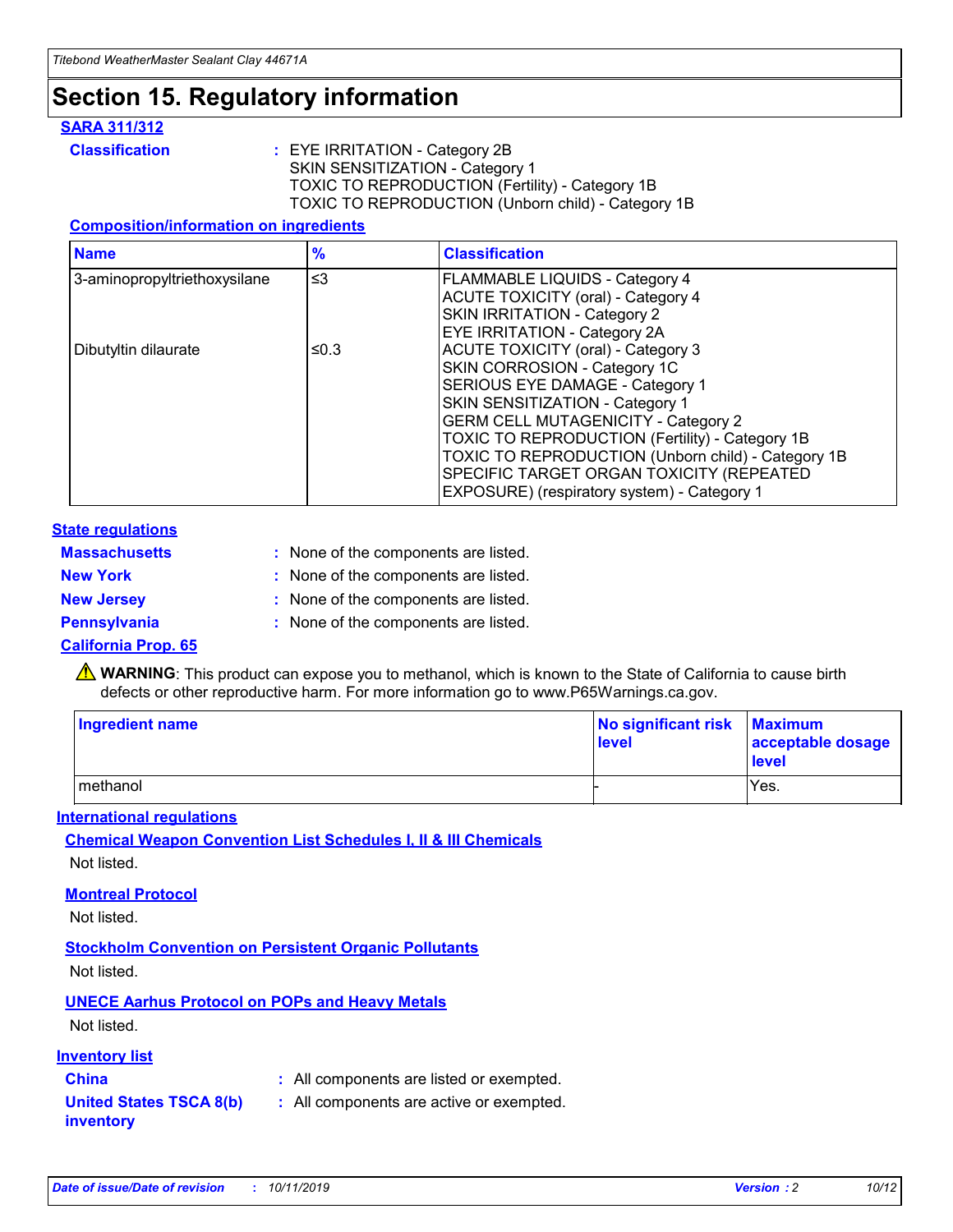## **Section 16. Other information**

**Hazardous Material Information System (U.S.A.)**



**Caution: HMIS® ratings are based on a 0-4 rating scale, with 0 representing minimal hazards or risks, and 4 representing significant hazards or risks. Although HMIS® ratings and the associated label are not required on SDSs or products leaving a facility under 29 CFR 1910.1200, the preparer may choose to provide them. HMIS® ratings are to be used with a fully implemented HMIS® program. HMIS® is a registered trademark and service mark of the American Coatings Association, Inc.**

**The customer is responsible for determining the PPE code for this material. For more information on HMIS® Personal Protective Equipment (PPE) codes, consult the HMIS® Implementation Manual.**

### **National Fire Protection Association (U.S.A.)**



**Reprinted with permission from NFPA 704-2001, Identification of the Hazards of Materials for Emergency Response Copyright ©1997, National Fire Protection Association, Quincy, MA 02269. This reprinted material is not the complete and official position of the National Fire Protection Association, on the referenced subject which is represented only by the standard in its entirety.**

**Copyright ©2001, National Fire Protection Association, Quincy, MA 02269. This warning system is intended to be interpreted and applied only by properly trained individuals to identify fire, health and reactivity hazards of chemicals. The user is referred to certain limited number of chemicals with recommended classifications in NFPA 49 and NFPA 325, which would be used as a guideline only. Whether the chemicals are classified by NFPA or not, anyone using the 704 systems to classify chemicals does so at their own risk.**

#### **Procedure used to derive the classification**

| <b>Classification</b>                                                                                                                                                    |                                                                                                                                                                                                                                                                                                                                                                                                                                                                                                                                                               | <b>Justification</b>                                                     |
|--------------------------------------------------------------------------------------------------------------------------------------------------------------------------|---------------------------------------------------------------------------------------------------------------------------------------------------------------------------------------------------------------------------------------------------------------------------------------------------------------------------------------------------------------------------------------------------------------------------------------------------------------------------------------------------------------------------------------------------------------|--------------------------------------------------------------------------|
| EYE IRRITATION - Category 2B<br>SKIN SENSITIZATION - Category 1<br>TOXIC TO REPRODUCTION (Fertility) - Category 1B<br>TOXIC TO REPRODUCTION (Unborn child) - Category 1B |                                                                                                                                                                                                                                                                                                                                                                                                                                                                                                                                                               | Expert judgment<br>Expert judgment<br>Expert judgment<br>Expert judgment |
| <b>History</b>                                                                                                                                                           |                                                                                                                                                                                                                                                                                                                                                                                                                                                                                                                                                               |                                                                          |
| <b>Date of printing</b>                                                                                                                                                  | : 4/22/2022                                                                                                                                                                                                                                                                                                                                                                                                                                                                                                                                                   |                                                                          |
| Date of issue/Date of<br>revision                                                                                                                                        | : 10/11/2019                                                                                                                                                                                                                                                                                                                                                                                                                                                                                                                                                  |                                                                          |
| Date of previous issue                                                                                                                                                   | : 10/16/2020                                                                                                                                                                                                                                                                                                                                                                                                                                                                                                                                                  |                                                                          |
| <b>Version</b>                                                                                                                                                           | $\therefore$ 2                                                                                                                                                                                                                                                                                                                                                                                                                                                                                                                                                |                                                                          |
| <b>Key to abbreviations</b>                                                                                                                                              | $:$ ATE = Acute Toxicity Estimate<br><b>BCF</b> = Bioconcentration Factor<br>GHS = Globally Harmonized System of Classification and Labelling of Chemicals<br>IATA = International Air Transport Association<br>IBC = Intermediate Bulk Container<br><b>IMDG = International Maritime Dangerous Goods</b><br>LogPow = logarithm of the octanol/water partition coefficient<br>MARPOL = International Convention for the Prevention of Pollution From Ships, 1973<br>as modified by the Protocol of 1978. ("Marpol" = marine pollution)<br>UN = United Nations |                                                                          |